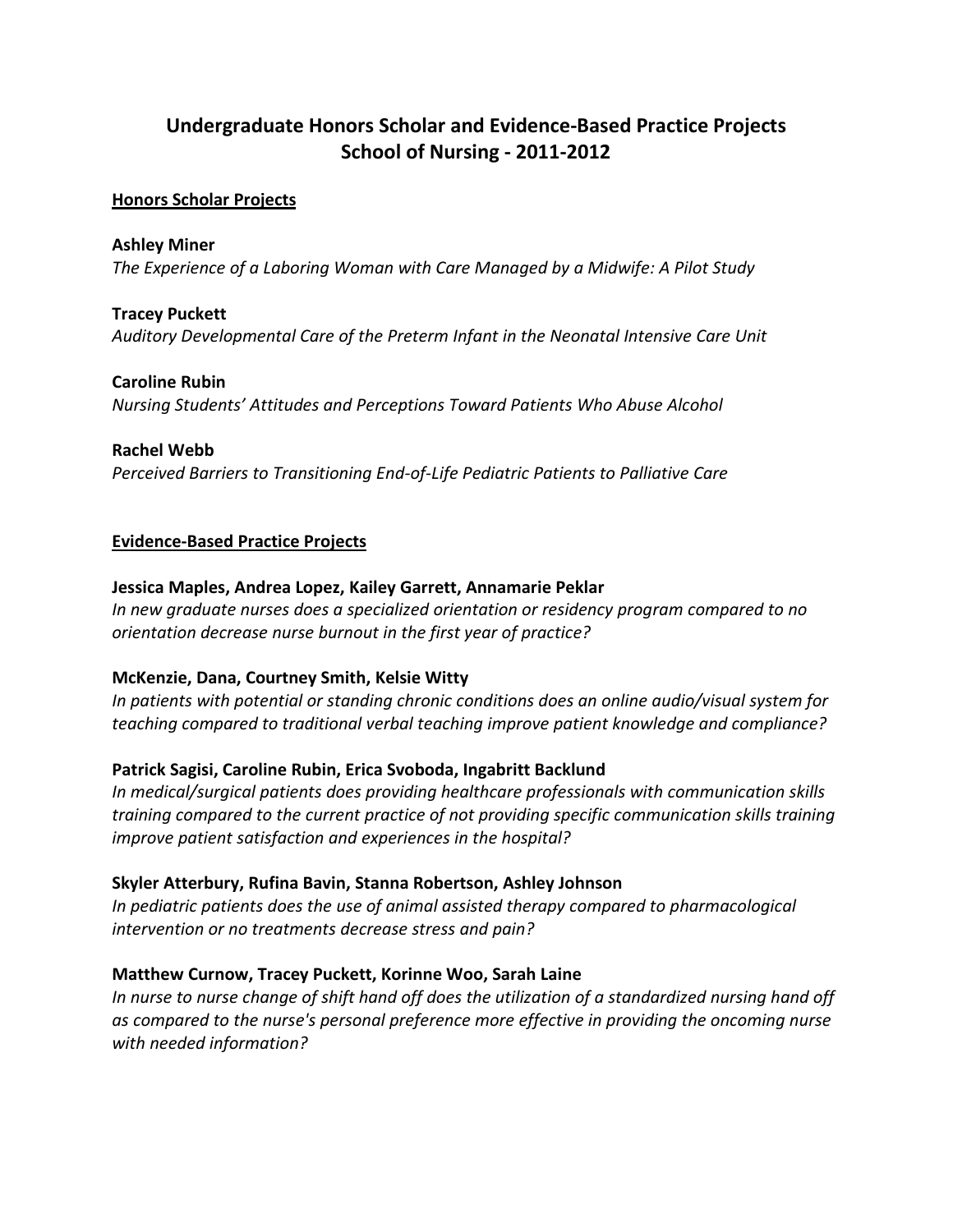## **Kendra Foreman, Erica Wessels, Caitlin Skelly, Christina Tutino**

*In hospital nursing staff does working 8 hour shifts compared to working 12 hour shifts increase nurse job satisfaction and retention?*

## **Cassie Monnahan, Jamie Felice, Amber Rutherford, Brittany Hans**

*In low risk healthy women in second stage of labor does the practice of spontaneous pushing compared to the practice of directed pushing decrease the risk of maternal or fetal trauma?*

## **Alicen McClaren, Shannon Conner, Elizabeth Nelson**

*In the hospital setting, do collaborative efforts as opposed to incivility between physicians and nurses increase patient and employee satisfaction?*

## **Bryant Chang, Brina Martinez, Jarah Dent, Rebecca Bauer**

*In adult patients with out of hospital cardiac arrest, do patients that are treated with induced therapeutic hypothermia after restoration of spontaneous circulation compared to the patients receiving standard post-resuscitation care have better neurologic outcomes and lower mortality rates?*

## **Crystal Lamar, Allison Dalton, Briona Colthart**

*In post-stroke patients, is the Becks Depression Inventory compared to the Hamilton Rating Scale for Depression more effective at identifying post- stroke depression?*

## **Mark Aragon, Stacey Olsewski, Alyse Straub**

*In Point Loma Nazarene University's School of Nursing will the implementation of adding a required Spanish course with medical emphasis in comparison to the current curriculum lacking a Spanish course improve patient and student nurse satisfaction for delivery of care in Spanish speaking patients?*

## **Aubree Daniel, Shantee Downer, Guerline Fleurent, Olivia Robinson**

*In immobile patients does the use of kinetic therapy beds and specialty mattresses compared to the current practice of manual repositioning decrease the incidence/progression of pressure ulcers?*

## **Asley Miner, Julie Nakamoto, Jeremy Spry, Tiffany Warren**

*In hospital nursing staff does delivering change-of-shift report at the patient bedside compared to current change-of-shift report practice increase patient safety and satisfaction related to nursing care?*

## **Courtney McComb, Bridgid McGowan, Rachel Webb, Yi You**

*In patients nearing end-of-life does approaching end-of-life discussions from concurrent psychological and analytical frameworks compared to only an analytical framework improve decision making by timely utilization of palliative care services in the acute care setting?*